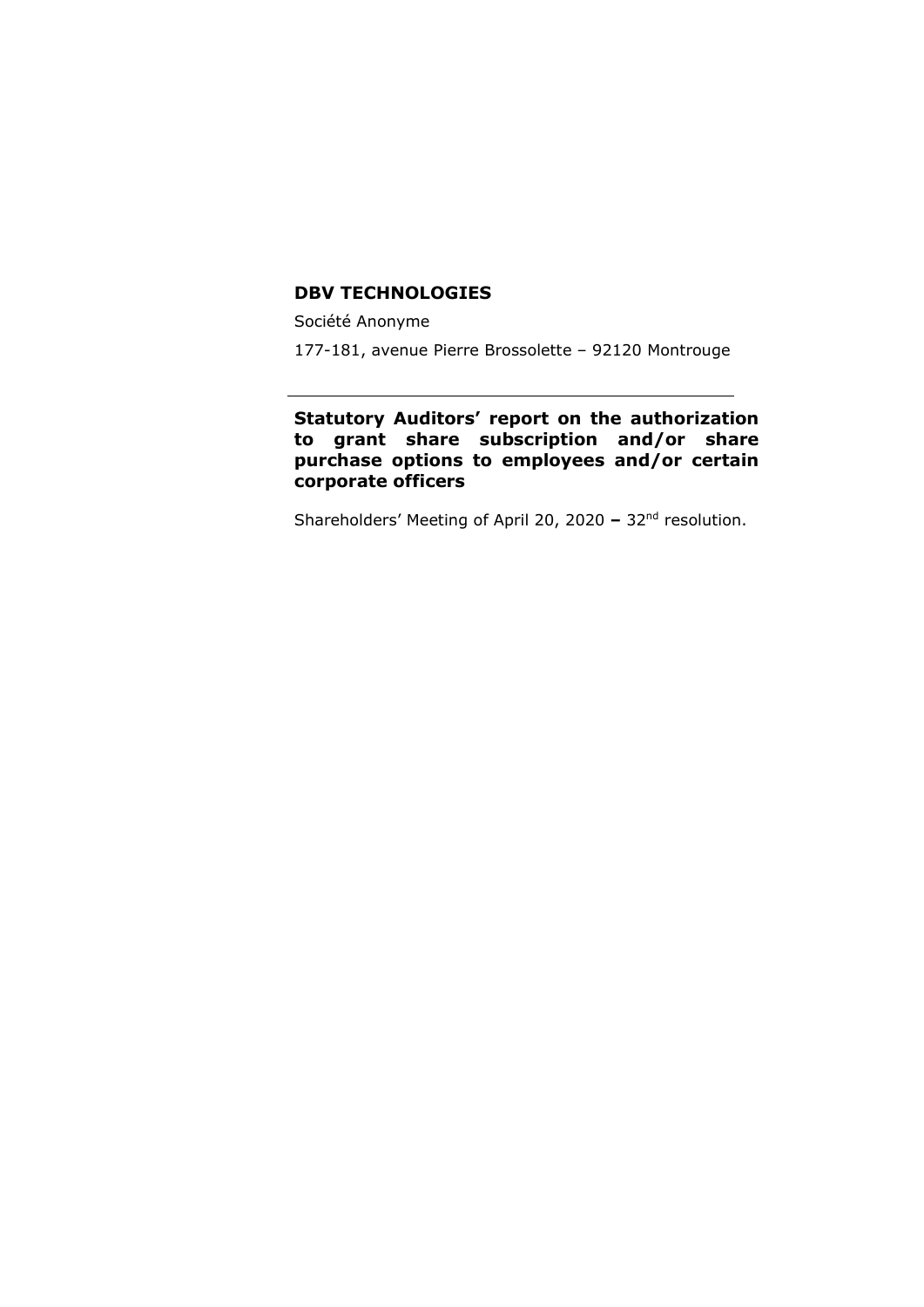#### **DBV TECHNOLOGIES**

Société Anonyme 177-181, avenue Pierre Brossolette – 92120 Montrouge

# **Statutory Auditors' report on the authorization to grant share subscription and/or share purchase options to employees and/or certain corporate officers**

Shareholders' Meeting of April 20, 2020 **–** 32nd resolution

*This is a free translation into English of the statutory auditors' report issued in French and is provided solely for the convenience of English speaking readers. This report should be read in conjunction and construed in accordance with French law and professional auditing standards applicable in France.*

To the Shareholders,

In our capacity as Statutory Auditors of your Company and in accordance with the procedures set forth in Articles L. 225-177 and R. 225-144 of the French Commercial Code (*Code de commerce*), we hereby report to you on the authorization to grant share subscription and/or share purchase options to employees and/or certain corporate officers, a transaction on which you are asked to vote.

The total number of options granted may not confer entitlement to a total number of shares exceeding 7.5% of the Company's share capital as of the grant decision date.

Based on its report, your Board of Directors proposes that shareholders authorize it, for a period of 18 months, to grant share subscription and/or share purchase options.

It is the responsibility of the Board of Directors to prepare a report on the reasons for granting share subscription and/or share purchase options and the proposed method used to determine the subscription and/or purchase price. Our role is to express an opinion on the proposed method used to determine the share subscription and/or share purchase price.